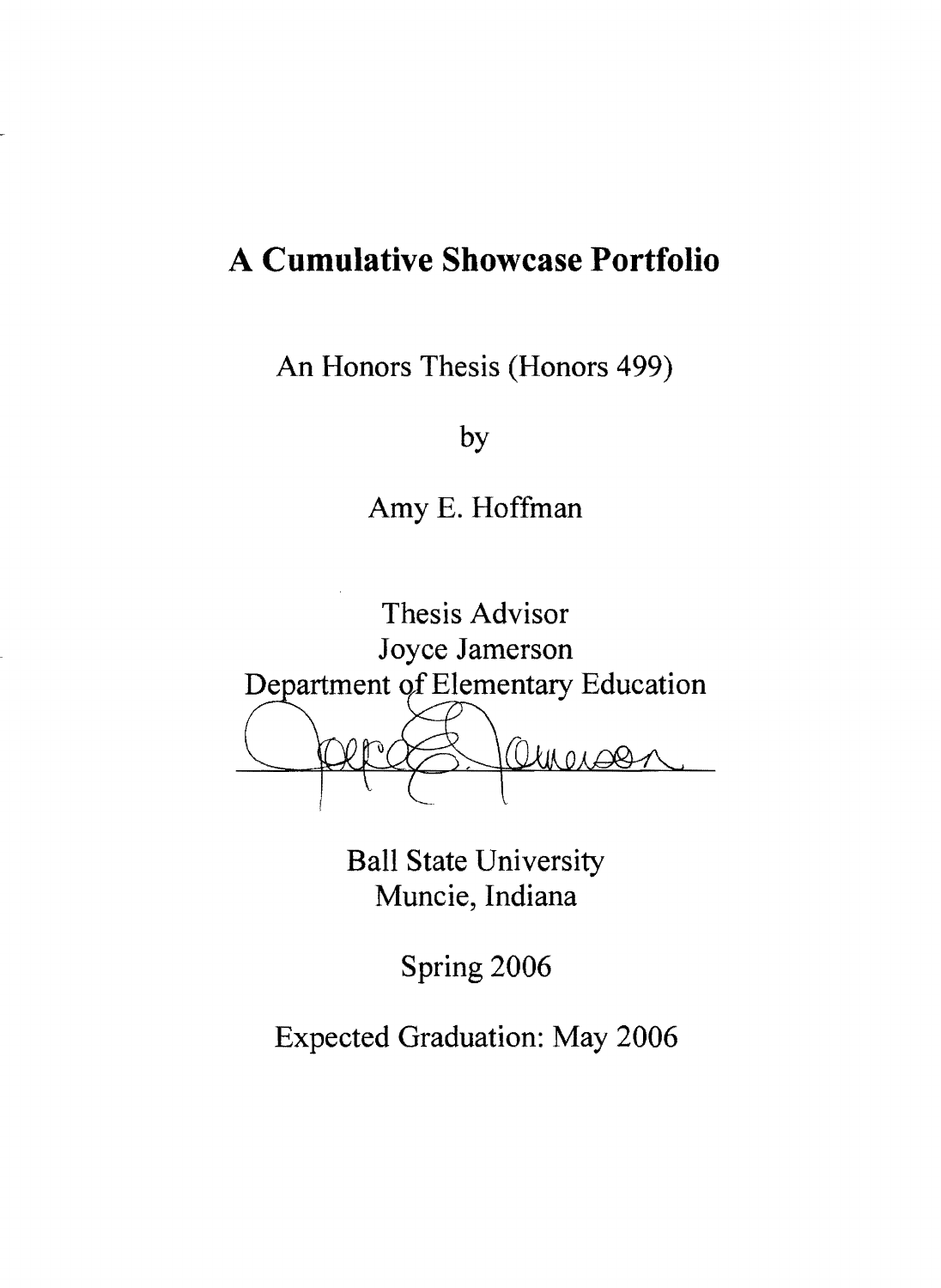

#### **Abstract**

Portfolios are a popular trend in education at this time. As I began my undergraduate program, the Ball State Teachers College was initiating the digital portfolio in their core courses. For each core course, students create and select artifacts for their digital portfolios that document their development of skills pertaining to the INT ASC Principles. Student teachers are required to keep a developmental portfolio to document their professional growth throughout the semester. Near the end of student teaching, a showcase portfolio is created to document the student teacher's development in each of the INT ASC Principles with two artifacts for each principle. Many other education courses also require portfolios with other requirements for documenting professional growth. After graduating and acquiring a teaching position, beginning teachers are also required to create an initial practitioner's portfolio to earn a Proficient Practitioner's License.

With an emphasis on portfolios in the field of education, I wanted to create a portfolio without the restrictions and requirements of previous undergraduate portfolios that limited my ability to demonstrate my competence. Preparing a portfolio as my creative project allowed me to better represent my teaching abilities and to prepare to create an initial practitioner's portfolio. This thesis is a rationale narrative that explains my professional process for selecting artifacts to create a cumulative showcase portfolio.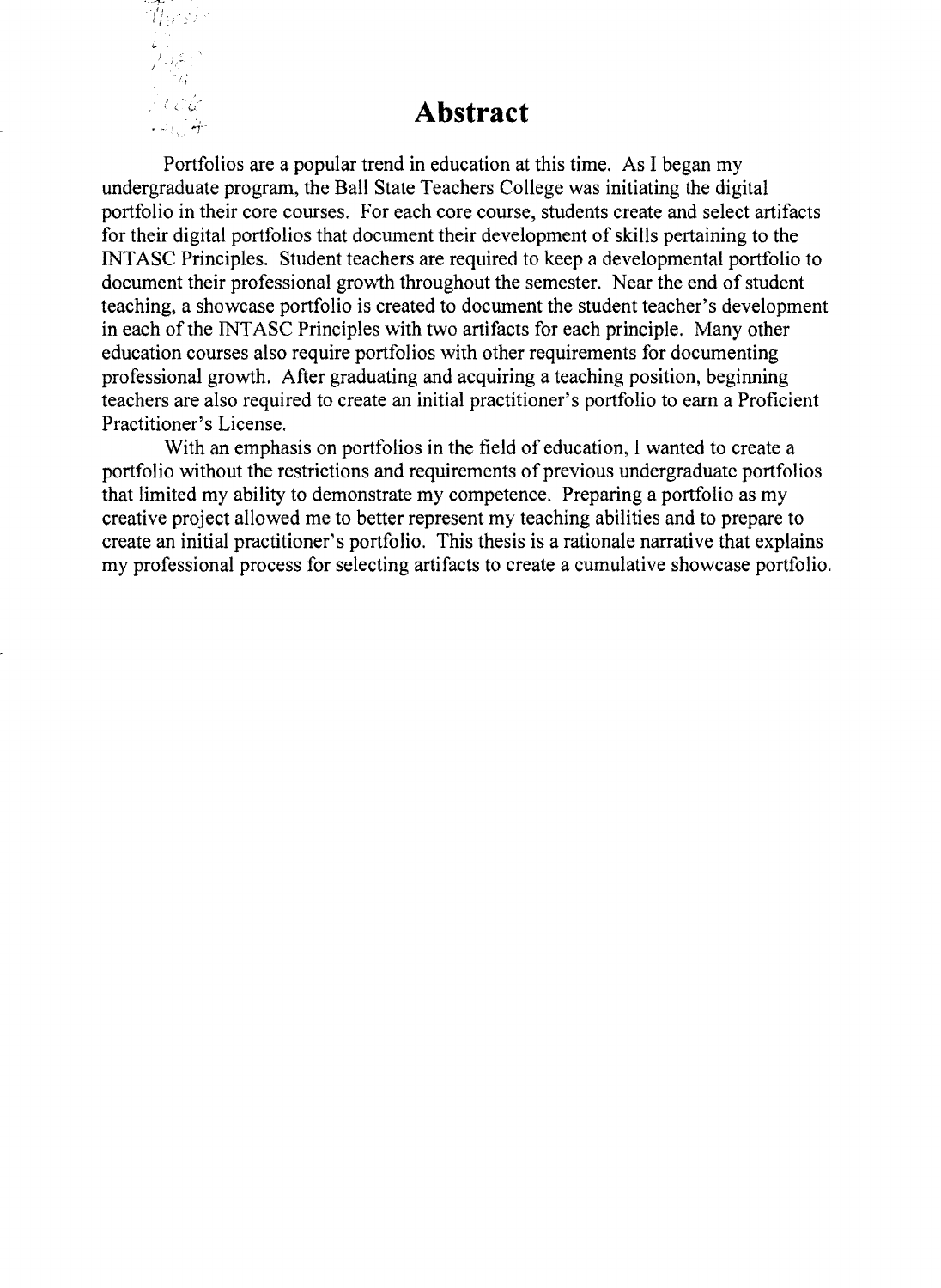# **Acknowledgements**

I would like to thank Mrs. Joyce Jamerson for agreeing to advise this creative project and for supporting my professional growth throughout student teaching and the process of creating a thesis.

I would also like to thank Dr. Barbara Stedman for helping me choose a thesis topic that utilizes my experiences to develop a capstone creative project.

Lastly, I would like to thank Jeremy Hughes, Abaigeal Malloy, and Kellie Forney for supporting me and giving me advice when I encountered problems creating this project.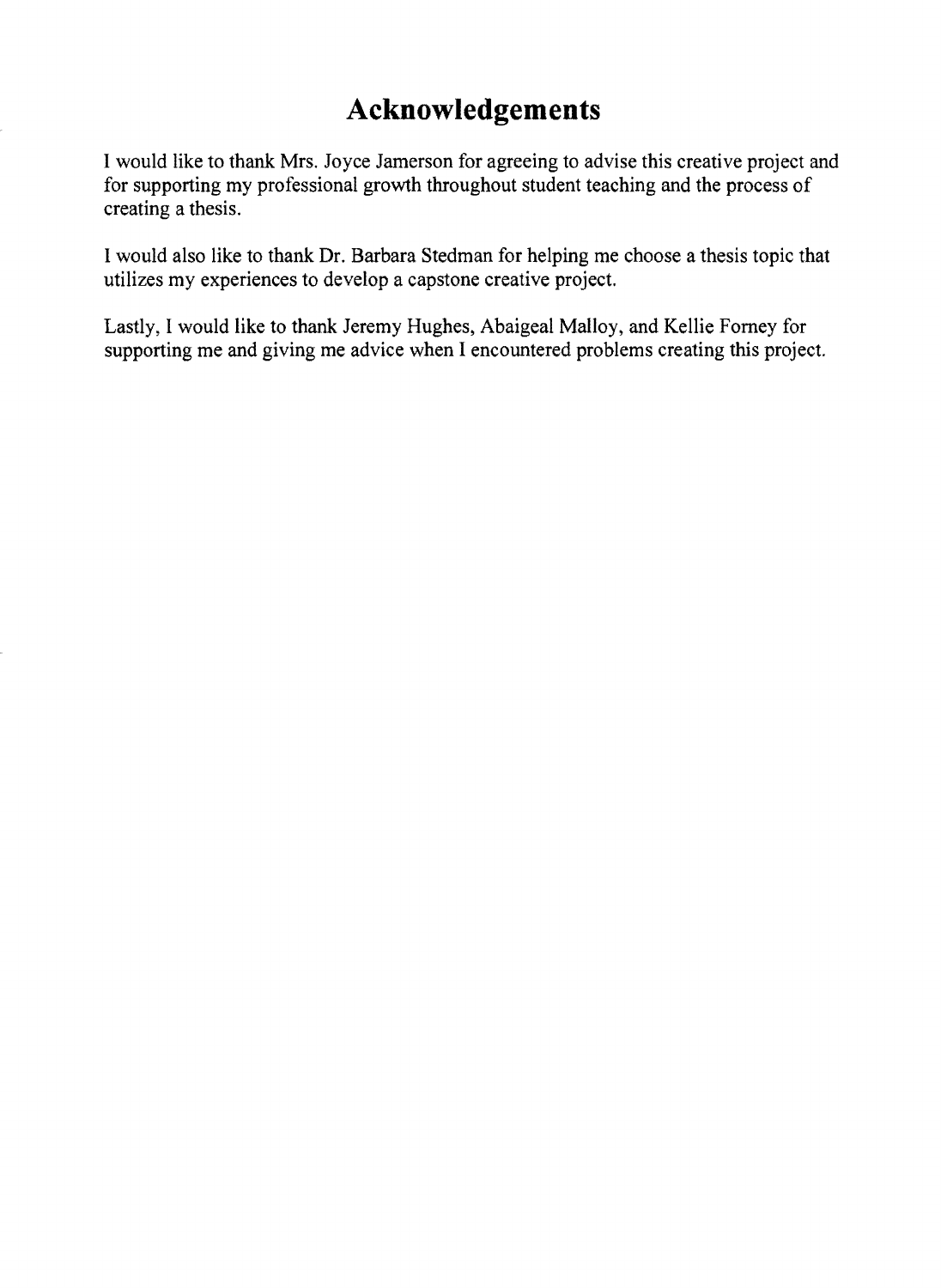#### **Author's Note**

I am an Honors College senior with a major in elementary education. In my four years at Ball State, I have been required to create several portfolios for individual classes and as part of my Teachers College admission and progress. However, the formats and restrictions for these portfolios have been inconsistent. As my Senior Honors Thesis I chose to reflect on my educational progress through the past four years to select work that best demonstrates my professional growth. To do this I created a cumulative showcase portfolio which required me to make decisions about portfolio formats and restrictions. As I encountered differences in format or restrictions, I made decisions with the goal of highlighting the strengths of each portfolio while minimizing weaknesses. This project is a narrative of my decision making process while creating a cumulative showcase portfolio.

The first and primary decision for the portfolio was format. For student teaching and one of my undergraduate courses, I created portfolios that were collections of work in binders. However, the Teachers College requires a digital portfolio, and two of my undergraduate courses required other digital artifacts posted online. I decided that my cumulative showcase portfolio should be a physical collection for several reasons. Many of my artifacts are not computer generated and could not be included in a digital portfolio. Examples of student work and other artifacts created by alternative means were important to include in my cumulative showcase portfolio and a collection in a binder was best suited to this restriction. I also chose not to use a digital portfolio because my current digital portfolio is stored in Ball State's server. After I graduate, I will lose this space on the server, and I would like a permanent portfolio for future use in representing my undergraduate development. Another factor in my decision to use a collection in a binder was professional interviews. A portfolio contained in a binder can always be shown in an interview, but a digital portfolio may not be accessible in all interviews. My cumulative showcase portfolio is a record of my professional growth, and I should be able to use it to demonstrate my professionalism in all interviews.

Another important format decision was the arrangement of work within the portfolio. My student teaching and Teachers College portfolios were arranged by the ten Interstate New Teacher Assessment and Support Consortium (INTASC) Principles. Artifacts were listed with one of these principles and a rationale was given for how each artifact reflected my mastery of the INTASC Principle. My student teaching showcase portfolio also included several documents (such as a description of student teaching placement and weekly goals) that were not listed with a particular INTASC Principle and verified my completion of student teaching requirements. One of my courses required a digital portfolio organized within a sample classroom webpage. Another course required a physical portfolio formatted as a lesson plan. I decided not to use the classroom webpage format because it would be difficult to navigate a website with so much information. It also relies on some of the previously discussed disadvantages of a digital portfolio. The lesson plan format was eliminated as an option because it is not comprehensive of all the skills needed to be a teacher. I chose the INT ASC Principle format because it is comprehensive and well known. The INT ASC Principles represent multiple aspects of teaching, and they are used for several phases of teacher assessment which makes them more universal in the profession. I did not include artifacts without a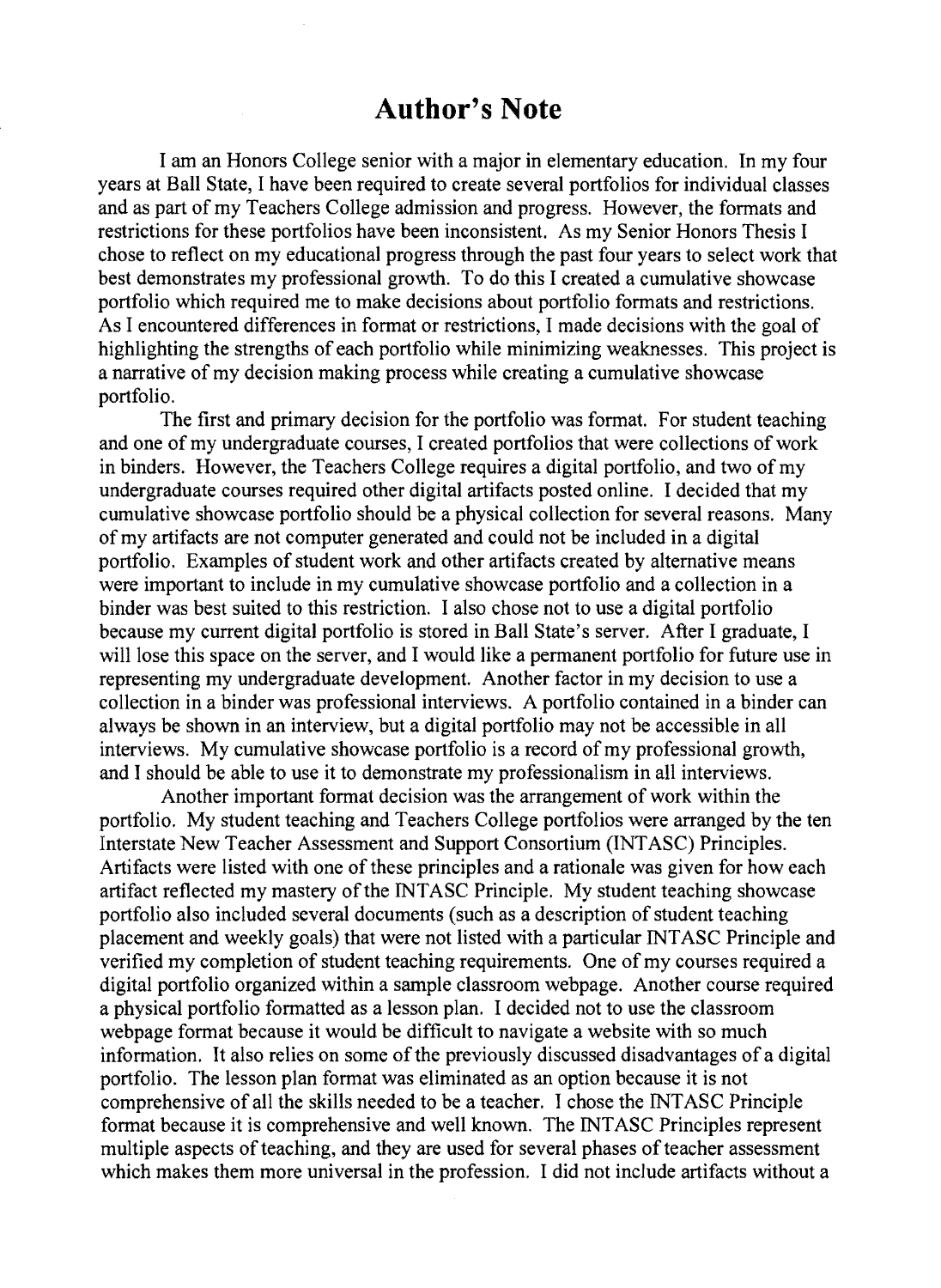*The teacher understands the central concepts, tools of inquiry, and structures of the discipline(s) he or she teaches and can create learning experiences that make these aspects of subject matter meaningful for students.* 

The first artifact in my student teaching showcase portfolio was the Reader's Theatre script "Twinkle, Twinkle, Pretty Stars" which demonstrates several aspects of INTASC Principle 1. This script represents the Reader's Theatre scripts I used throughout the semester of student teaching. I learned about the positive results of using Reader's Theatre in fluency instruction, and I sought outside resources to enhance student learning. This script also represents my use of interdisciplinary instruction because it was integrated with the "Exploring Space!" unit. I will use this artifact in my cumulative showcase portfolio.

The second artifact in my student teaching showcase portfolio was a summary of the science unit's integration into other subjects. It only includes a summary of some subjects and does not include the full-lessons integrated in the unit. However, it does portray my ability to create interdisciplinary connections to make content more meaningful for students and my willingness to teach lessons that are not part of the traditional subject curriculum. Therefore, I will use this artifact in my cumulative showcase portfolio.

The first artifact in my student teaching developmental portfolio was a worksheet with an American flag and the Pledge of Allegiance that I created for a social studies lesson about students' daily routines at school. I combined sources to create this instructional tool that met lesson objectives, and it combined subject content by practicing reading fluency through familiar text. I will use this artifact in my cumulative showcase portfolio because it demonstrates my knowledge of content and use of instructional resources and interdisciplinary instruction.

Another artifact in my student teaching developmental portfolio was a teaching resource that I created, a language exercise for identifying the naming and telling parts of sentences. This artifact demonstrates my knowledge of content, but does not demonstrate my competence in multiple aspects of the INT ASC Principle. I will not use this artifact in my cumulative showcase portfolio.

The next artifact in my student teaching developmental portfolio was an emergency phone number activity that I created for a fire safety unit. It was effective in making the subject matter meaningful for students and demonstrates my knowledge of content. I will use this artifact in my cumulative showcase portfolio.

The first artifact in my Teachers College digital portfolio was a lesson reflection on a teaching experience in EDEL 200. Within the reflection were links to a content page, materials page, and two lesson plans. I chose not to include the reflection as an artifact in my cumulative showcase portfolio because my understanding of the principle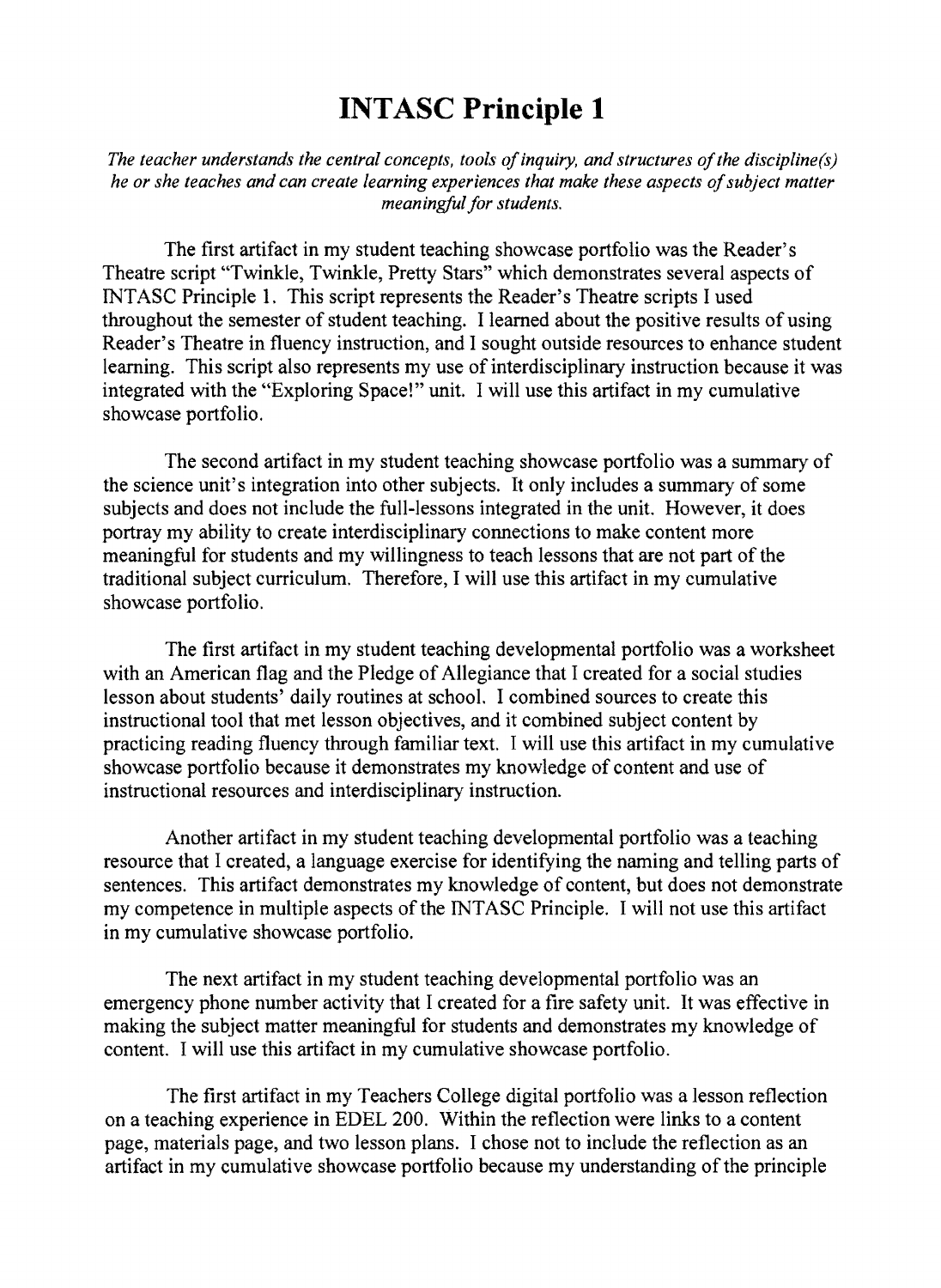was incomplete at the time. The lesson plans do not demonstrate my best work in creating meaningful learning experiences, and I will not use them as artifacts in my cumulative showcase portfolio. However, I chose to include the Content Page and Materials Page in my cumulative showcase portfolio because they demonstrate my preparation for instruction.

The math lessons and reflections I have included in my Teachers College digital portfolio were not required artifacts, but I chose to include them as demonstrations my teaching experiences that semester. However, the great amount of reading this artifact requires detracts from its merits as a demonstration of my competence, and I will not use this artifact in my cumulative showcase portfolio.

Another artifact in my Teachers College digital portfolio is a game that I created for a first grade math lesson in EDEL 350. This artifact is an excellent demonstration of my knowledge of content and ability to make content meaningful to students. I will use this artifact in my cumulative showcase portfolio.

The remainder of the artifacts in my Teachers College digital portfolio are better representative of other INT ASC Principles and each is addressed in the respective rationale narrative.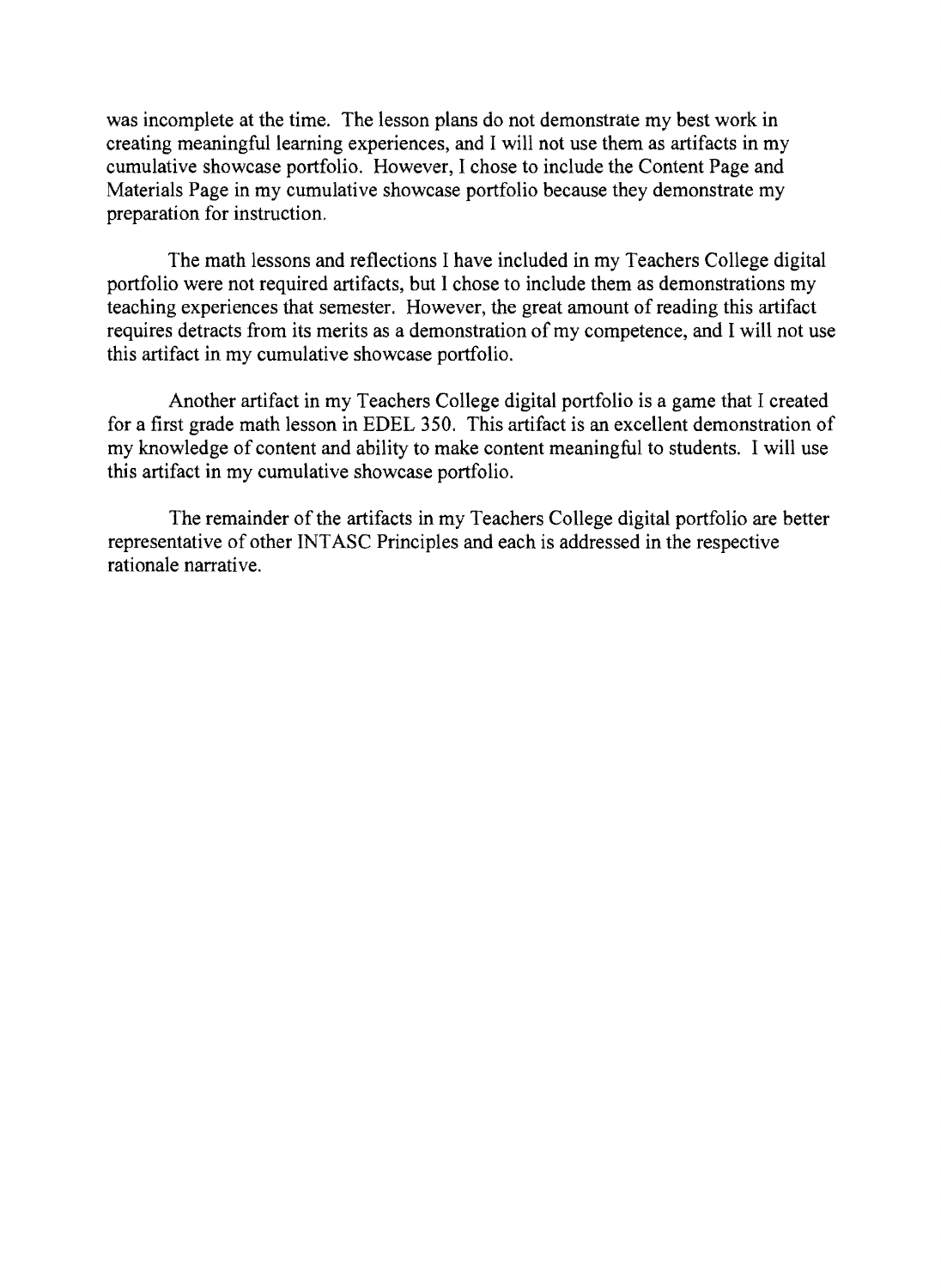*The teacher understands how children learn and develop, and can provide learning opportunities that support their intellectual, social, and personal development.* 

The first artifact in my student teaching showcase portfolio was journal excerpts describing adaptations made to instruction to meet the developmental needs of students. This artifact portrays my understanding of multiple aspects of student development, including but not limited to academic development. It also portrays my flexibility which does not specifically apply to the principle but is an important aspect of teaching to be demonstrated in my cumulative showcase portfolio. Therefore, I will use this artifact in my cumulative showcase portfolio.

The second artifact in my student teaching showcase portfolio was the poem "All I Ever Really Needed to Know I Learned in Kindergarten" by Robert Fulghum. This artifact represents the lessons about life that I taught my students without lesson plans, standards, or assessments. I will use this artifact in my cumulative showcase portfolio to demonstrate my ability to meet students' non-academic developmental needs.

In my student teaching developmental portfolio, there were two vocabulary activities that I created in which the students identified words by coloring them specific colors. This artifact demonstrates my ability support students' development of a skill (reading vocabulary) with a developmentally mastered skill (coloring). However, it could be misunderstood as an activity with little academic merit. I will not use these artifacts in my cumulative showcase portfolio.

Another artifact in my student teaching developmental portfolio was a Language Arts mini-lesson. The lesson used a poem about reading to engage students in learning the parts of reading (sentences, punctuation, etc.) and different types of stories. However, this lesson was from the beginning of the semester and later lessons better reflect my ability to plan for students' needs. I will not use this artifact in my cumulative showcase portfolio.

An artifact in my Teachers College digital portfolio was my EDEL 300 unit plan. The unit plan and lesson plans do not represent this principle, but the unit overview addresses multiple aspects of student development. It includes objectives for cognitive, affective, and psychomotor skills. Therefore, I will use a portion of this artifact in my cumulative showcase portfolio.

The remainder of the artifacts in my Teachers College digital portfolio are better representative of other !NT ASC Principles and each is addressed in the respective rationale narrative.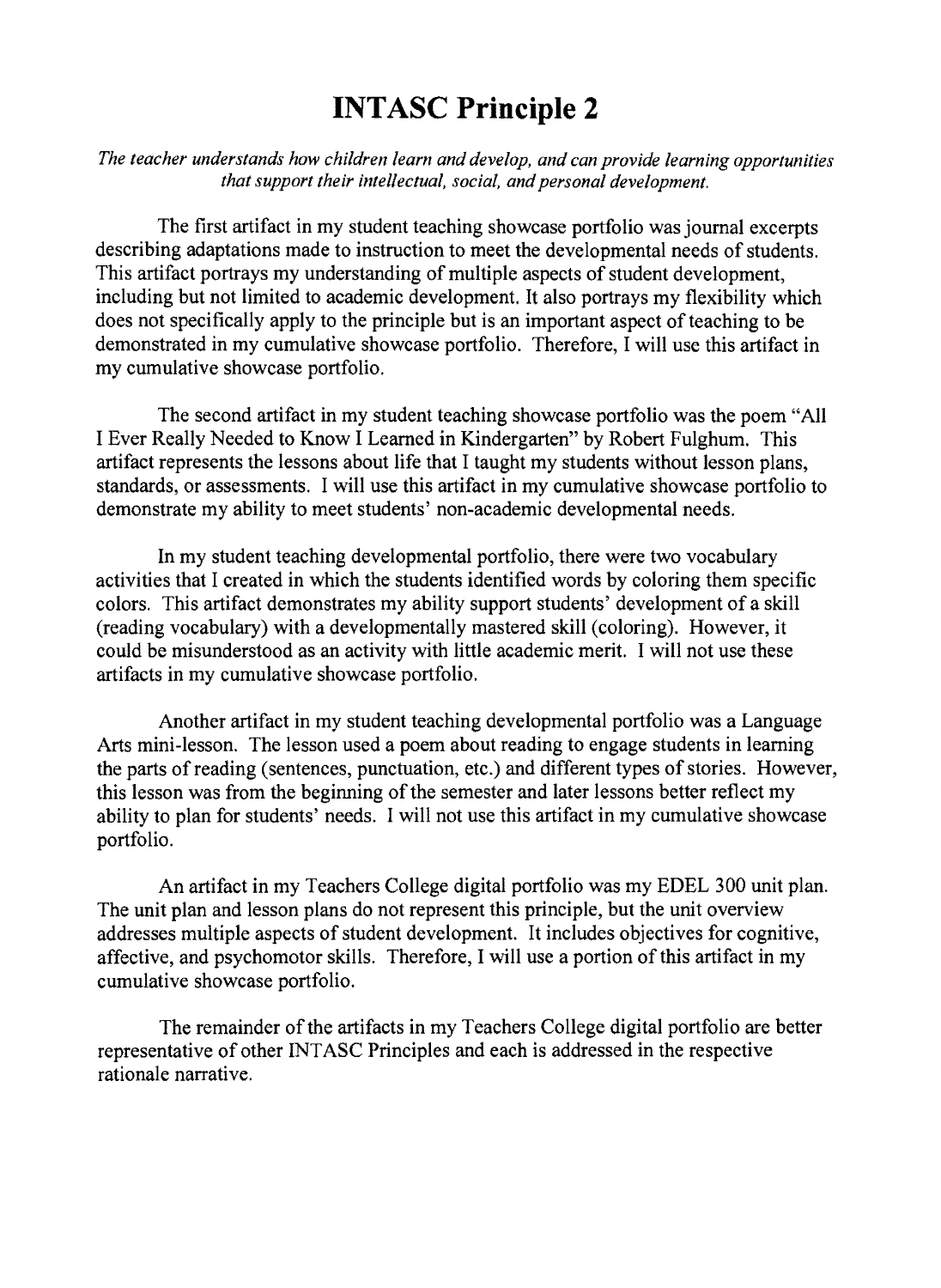*The teacher understands how students differ in their approaches to learning and creates instructional opportunities that are adapted to learners.* 

The first artifact in my student teaching showcase portfolio was a collection of student work with each student's work exemplifying a different level of instructional support. It is an example of my ability to set high learning expectations for students of all ability levels and support each student to enable everyone to achieve those expectations. I will use this artifact in my cumulative showcase portfolio.

The second artifact in my student teaching showcase portfolio was my initial set of lesson plans and notes for individually tutoring a student who was struggling with basic reading skills. It demonstrates my ability to identify individual student's learning abilities and needs then use this knowledge to plan lessons that use the abilities to support the student's learning needs. I will use this artifact in my cumulative showcase portfolio.

My student teaching developmental portfolio contained notes from Educational Planning Committee (EPC) meetings for three students. These demonstrate my ability to identify learning needs and use school resources to locate appropriate support services, but they do not demonstrate my ability to teach the diverse learners. Therefore, I will not use this artifact in my cumulative showcase portfolio.

The artifacts in my Teachers College digital portfolio are better representative of other INT ASC Principles and each is addressed in its respective rationale narrative.

A lesson from EDRDG 430 is another artifact that could demonstrate my ability to plan and teach to individual learners. I am currently enrolled in the course, so there are no lessons included as artifacts in any of my previous portfolios. However, throughout the semester I have created lesson plans for twice weekly tutoring sessions to accommodate his learning needs, based on initial assessment data and continuing observation. I selected a lesson that represents the use of multiple instructional strategies to support his continuous development of reading skills. This lesson will be used as a new artifact in my cumulative showcase portfolio.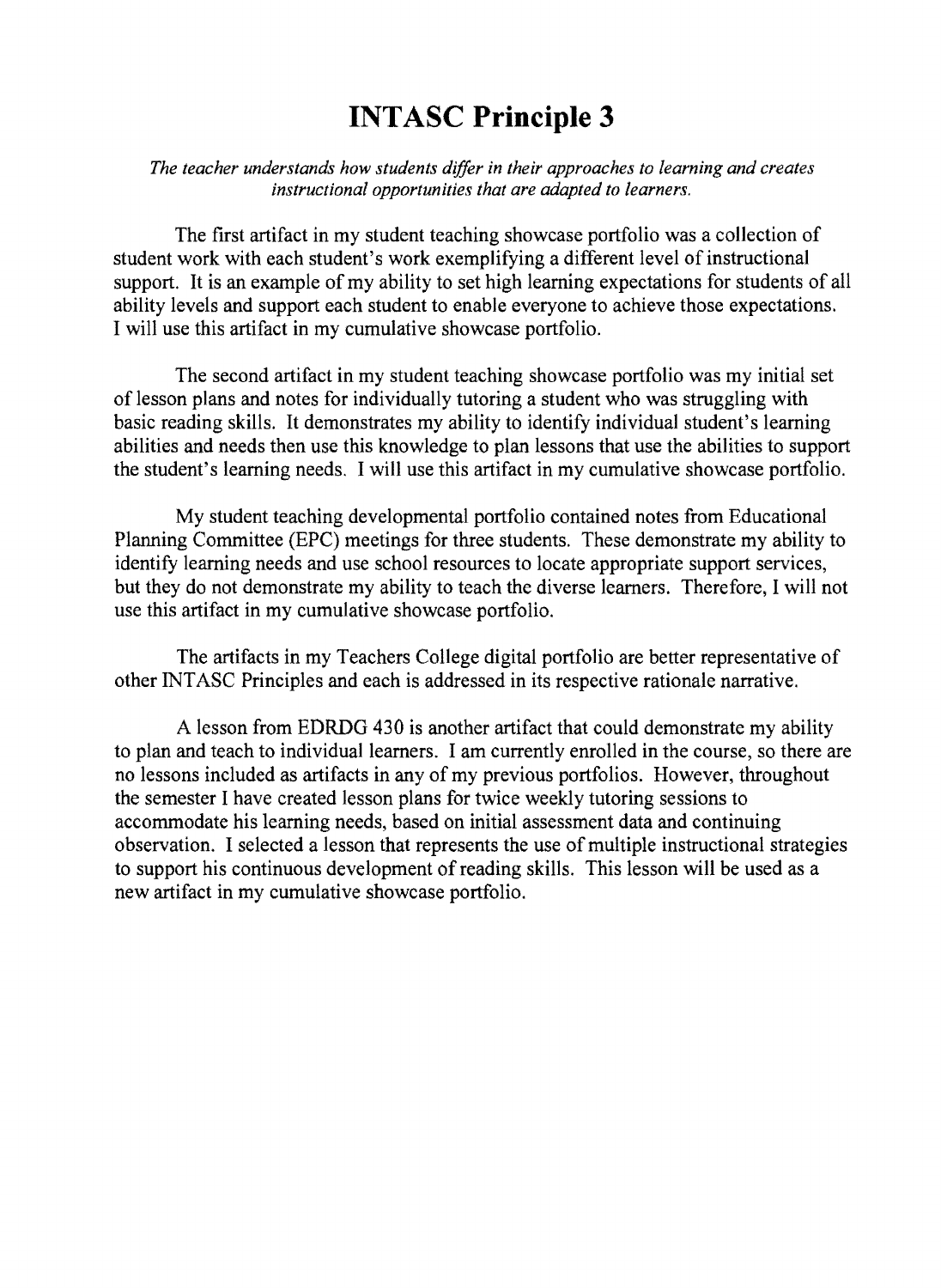*The teacher understands and uses a variety of instructional strategies to encourage students' development of critical thinking, problem solving, and performance skills.* 

The first artifact in my student teaching showcase portfolio was a set of overhead transparencies that I created for a series of Language Arts lessons. This artifact demonstrates my selection of resources and use of multiple teaching strategies. It demonstrates my role in instruction, including modeling and actively engaging students in learning. I will use this artifact in my cumulative showcase portfolio.

My second student teaching showcase portfolio artifact was an evaluation by my university supervisor. The evaluation documents my multiple teaching strategies, ability to keep students actively engaged, selection of resources, and role in instruction. This artifact also provides documentation of my teaching skills by someone other than me. I will use this artifact in my cumulative showcase portfolio.

The artifacts in my student teaching developmental portfolio were examples of my modeling during instruction. Modeling is an important teaching strategy, but the overhead transparencies also demonstrate modeling. In order to represent a variety of instructional strategies, I will not use these artifacts in my cumulative showcase portfolio.

The social studies unit artifact in my Teachers College digital portfolio is a good representation of my use of multiple teaching strategies to encourage critical thinking, problem solving, and performance skills. However, I never taught this unit, and it is a long artifact. For these reasons, I will not use this artifact in my cumulative showcase portfolio.

The remainder of the artifacts in my Teachers College digital portfolio are better representative of other INTASC Principles and each is addressed in the respective rationale narrative.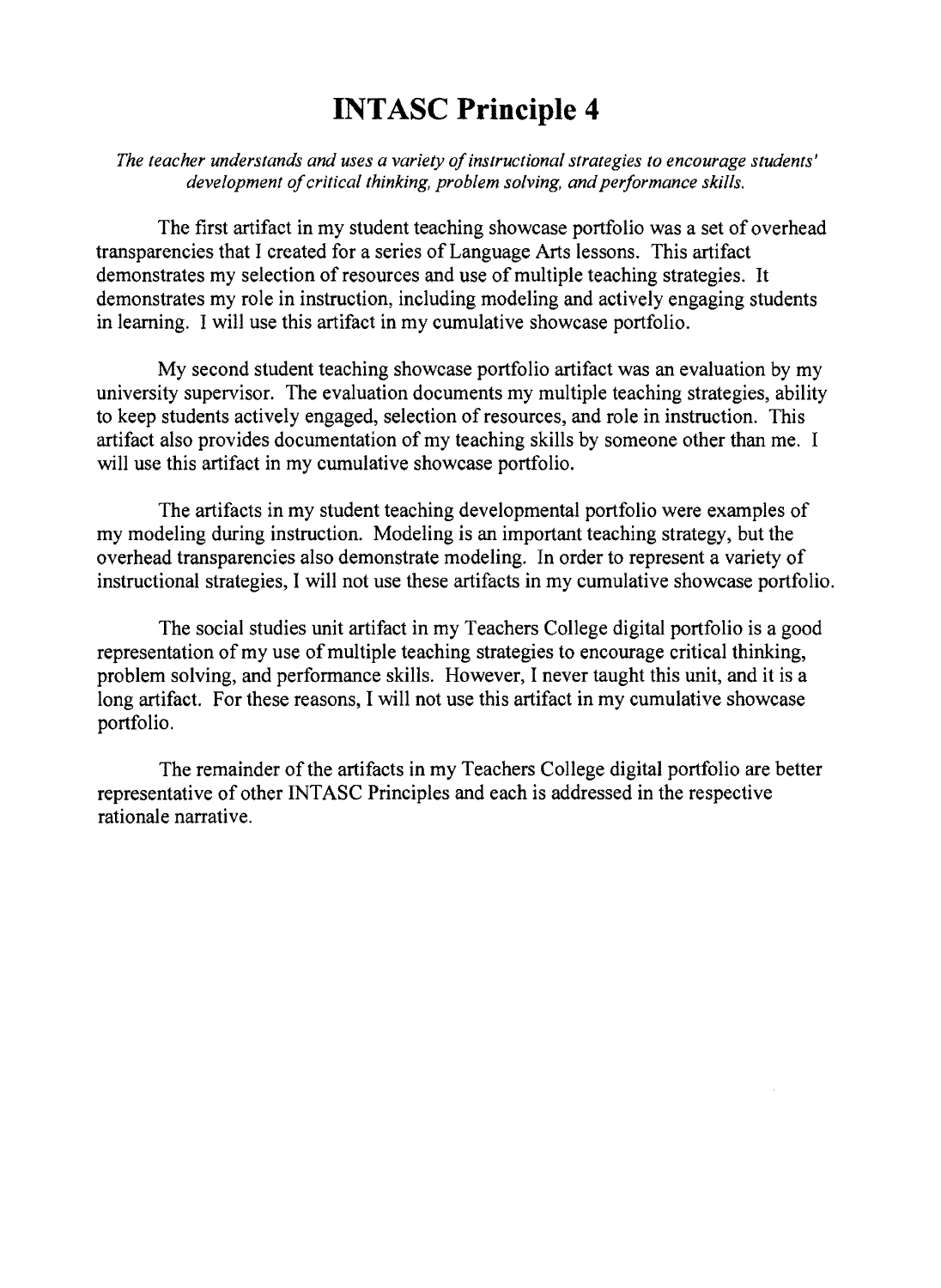*The teacher uses an understanding of individual and group motivation and behavior to create a learning environment that encourages social interaction, active engagement in learning, and selfmotivation.* 

The first artifact in my student teaching showcase portfolio was a statement about my personal discipline philosophy. This was a required artifact for the student teaching portfolio, and I adapted it from a portion of the classroom management plan I created for EDEL 300. However, the entire classroom management plan is a more comprehensive application of the entire INT ASC Principle. Therefore, I will not use this artifact in my cumulative showcase portfolio, but I will use the entire classroom management plan as an artifact.

The second artifact in my student teaching showcase portfolio was a collection of items that documented the classroom management systems I used that semester. These systems included positive and negative accountability for individuals and groups. This artifact demonstrates my ability to manage mUltiple strategies to meet the management needs of my classroom. However, this artifact needs some explanation. For this artifact I will also include the portion of the rationale that explained the artifact in my student teaching showcase portfolio. I will use this artifact and its explanation in my cumulative showcase portfolio.

My student teaching developmental portfolio was divided into Principles 5a and 5b. Principle 5a included the management of transitions, time, and materials, directions, procedures, pacing, and non-instructional duties; Principle 5b included establishing a positive climate for intrinsic motivation, establishing behavior expectations, monitoring student behavior, and responding to student misbehavior. The artifacts for Principle 5a included multiple seating charts and a calendar seating chart. The calendar seating chart did not work as effectively as I planned, and I abandoned it to attempt other approaches. Therefore, I will not use this artifact in my cumulative showcase portfolio. However, the seating charts demonstrate my flexibility in classroom management that allows me to find a strategy that works with each unique class. The first seating chart was established before I began the semester, and there were too many seating charts to include all of them in the artifact. Therefore, I will use the first two seating charts I created as an artifact in my cumulative showcase portfolio.

The artifacts in my student teaching developmental portfolio for Principle 5b were included in the classroom management artifact previously discussed, so 1 will not use them in my cumulative showcase portfolio.

As stated earlier in this rationale narrative, 1 am using the classroom management plan from my Teachers College digital portfolio as an artifact in my cumulative showcase portfolio. However, the remainder of the artifacts in my Teachers College digital portfolio are better representative of other INT ASC Principles and each is addressed in the respective rationale narrative.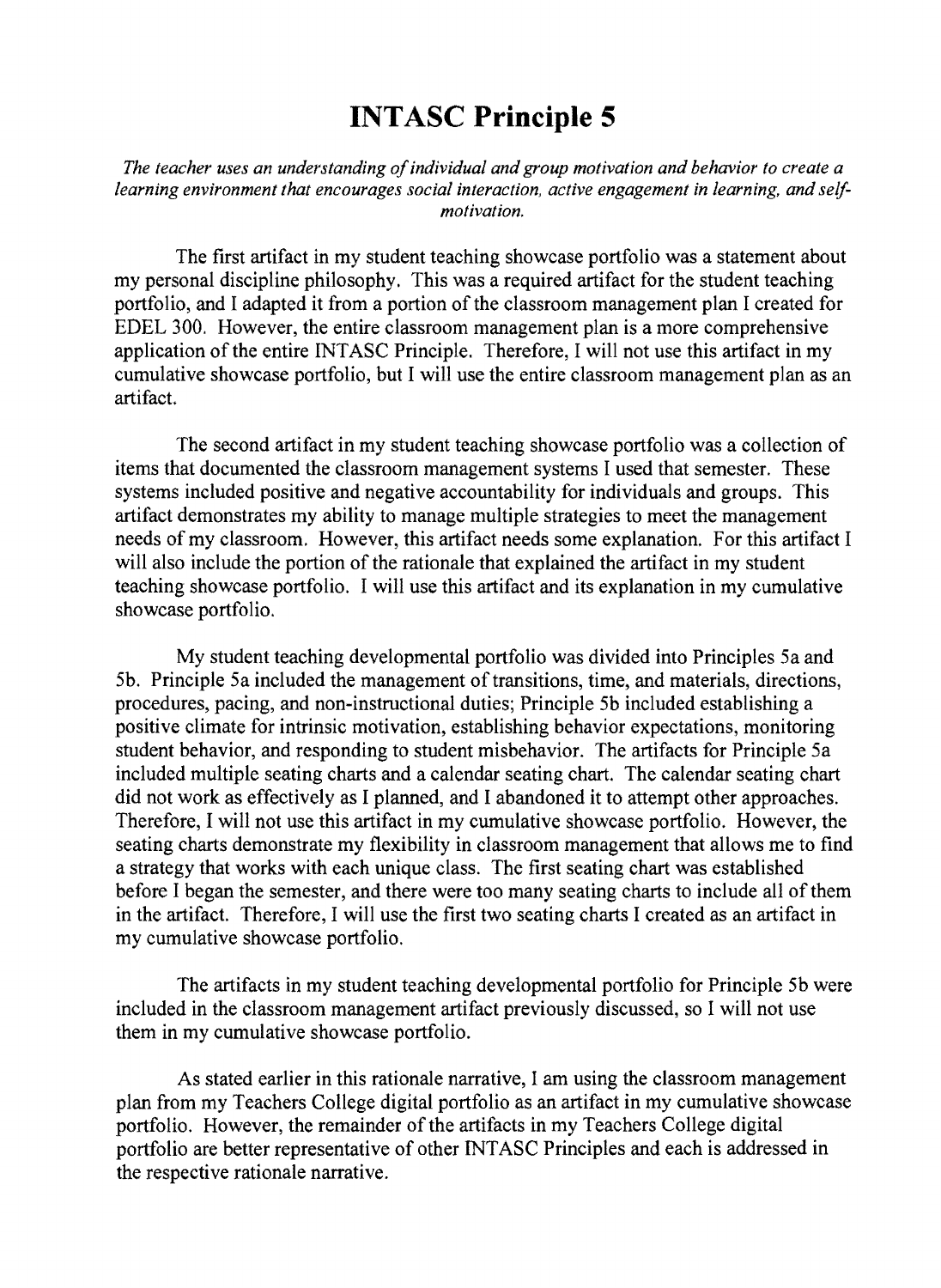*The teacher uses knowledge oj effective verbal, nonverbal, and media communication techniques to Joster active inquiry, collaboration, and supportive interaction in the classroom.* 

The first artifact in my student teaching showcase portfolio was a science lesson that used verbal and non-verbal communication to promote student discussion and used multiple communication processes for student evaluation. This artifact demonstrates my ability to use many communication techniques and to foster communication among students. I will use this artifact in my cumulative showcase portfolio.

The second artifact in my student teaching showcase portfolio was a lesson that used technology in a non-traditional manner to prompt student inquiry and participation in a learning activity that used verbal and non-verbal communication to deliver the content of the lesson. This artifact demonstrates my ability to communicate and to use other media to support student learning. I will use this artifact in my cumulative showcase portfolio.

There were two artifacts in my student teaching developmental portfolio. The first artifact included notes for developing a holiday bulletin board that utilized student participation and a picture of the final product. The picture of the bulletin board would be a beneficial artifact because several forms of communication were used to develop the bulletin board. I will use this artifact in my cumulative showcase portfolio.

The second artifact in my student teaching developmental portfolio was a collection of my handwriting practice for written communication with students on the chalkboard and chart paper. At the beginning of the semester, I was not accustomed to Zaner-Bloser print or writing that was large enough for the chalkboard and chart paper, so I practiced this style of handwriting to improve my written communication. However, this artifact is not strong evidence of my overall proficiency in this principle, so I will not use this artifact in my cumulative showcase portfolio.

The artifacts in my Teachers College digital portfolio are better representative of other !NT ASC Principles and each is addressed in the respective rationale narrative.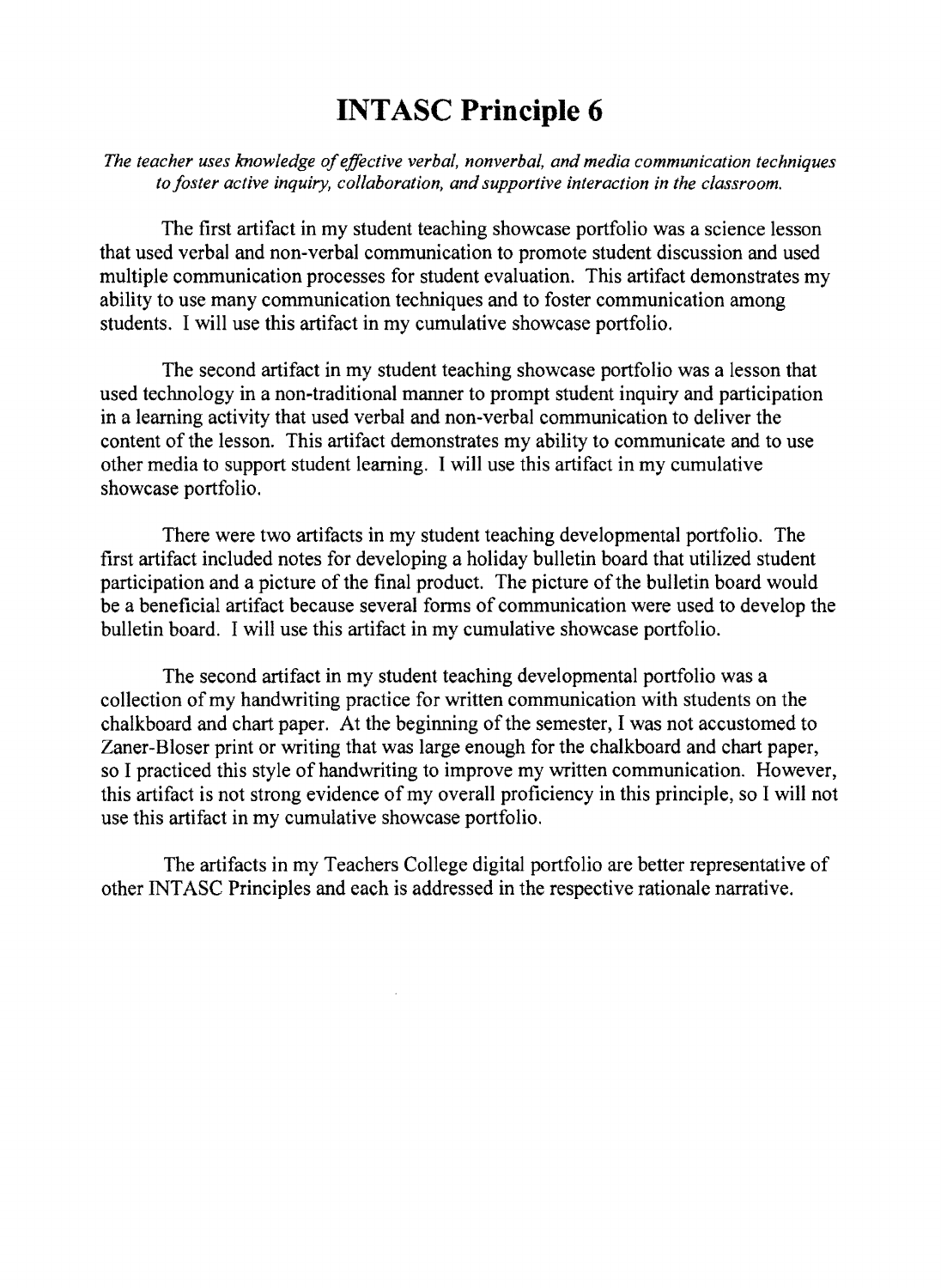*The teacher plans instruction based upon knowledge of subject matter, students, the community, and curriculum goals.* 

The first artifact in my student teaching showcase portfolio was an informal unit outline for a fire safety unit. It included long-term and short-term planning as well as evidence of revision through multiple stages of planning. This artifact demonstrates my process of organizing and planning a unit of study, including curriculum goals and instructional resources. I will use this artifact in my cumulative showcase portfolio.

The second artifact in my student teaching showcase portfolio was the "Exploring Space!" unit outline. It was a formal outline and included more information than the previously discussed fire safety unit outline. However, as a Ball State student teaching requirement, it was also part of the complete unit that was included later in my student teaching showcase portfolio. In order to avoid being redundant, I will not use this artifact in my cumulative showcase portfolio.

The majority of the artifacts in my student teaching developmental portfolio for this principle were lesson plans. However, these only provide snapshots of my semester and do not document my planning skills as well as the more complete plans. I will not use these artifacts in my cumulative showcase portfolio.

In my student teaching developmental portfolio there were also a few lesson plans specifically documented for INT ASC Principle 7. These lesson plans were revised during instruction. However, these artifacts do not document my competence in multiple aspects of the principle. Therefore, I will not use these artifacts in my cumulative showcase portfolio.

The science lessons in my Teachers College digital portfolio and in my science portfolio demonstrate my ability to write plans for student-centered learning activities that are based on curriculum goals. They were also written in a different lesson plan format than is typically required by a majority of university courses, so they demonstrate my planning flexibility. The science portfolio also included pictures of the materials and lessons that can be incorporated throughout the lessons. I will use this artifact in my cumulative showcase portfolio.

The next artifact in my Teachers College digital portfolio was a collection of math lessons and pictures from those lessons. These lessons are student-centered, standards based, and written in a different lesson plan format than the majority of my previous lesson plan artifacts. They also integrate children's literature. I will use this artifact in my cumulative showcase portfolio.

The English mini-lesson, EDEL 300 unit, and EDEL 350 unit in my Teachers College digital portfolio provide evidence of the teaching skills correlated with INT ASC Principle 7. However, I never taught these lessons and units, so the evidence they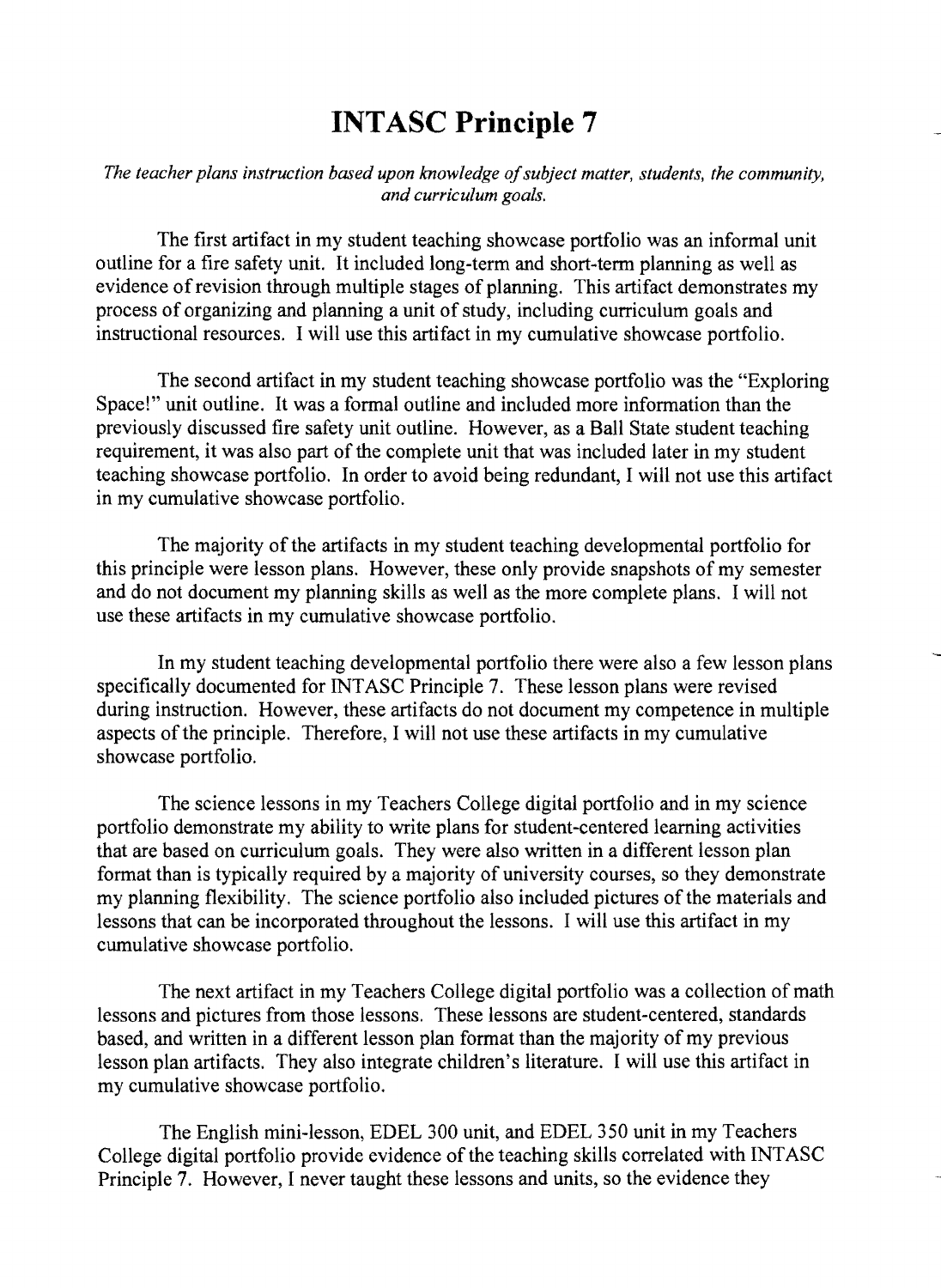provide is not as the previously discussed artifacts. Therefore, I will not use these artifacts in my cumulative showcase portfolio.

The remainder of the artifacts in my Teachers College digital portfolio are better representative of other INT ASC Principles and each is addressed in the respective rationale narrative.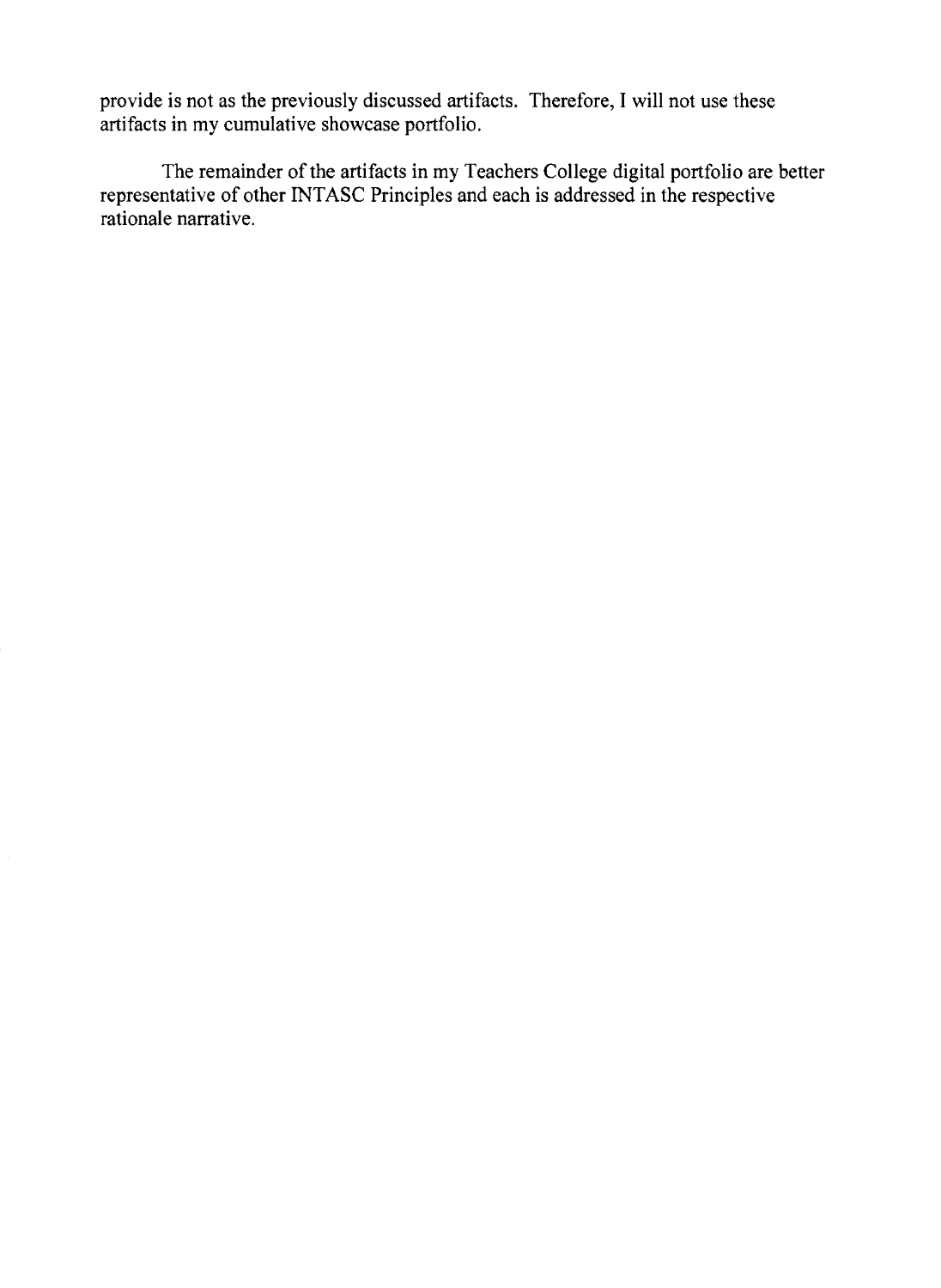*The teacher understands and uses formal and informal assessment strategies to evaluate and ensure the continuous intellectual. social, and physical development of the learner.* 

The first artifact in my student teaching showcase portfolio was my Learning Assessment Model Project (LAMP). It was a set of data and graphs that represented students' scores on pre-tests and post-tests for the "Exploring Space!" unit. The LAMP guided the development of the unit and assessed students' academic achievement. The data and graphs demonstrated student performance, emphasized students' strengths, and highlighted increases in students' scores. This artifact documents my instructional success and knowledge of assessment. I will use this artifact in my cumulative showcase portfolio.

The second artifact in my student teaching showcase portfolio was a set of students' culminating activities for the "Exploring Space!" unit. The artifact demonstrates my use of authentic assessment, quantitative and qualitative feedback, and high learning expectations. I will use this artifact in my cumulative showcase portfolio.

Many of the artifacts in my student teaching developmental portfolio were assessments and samples of student work that were collected throughout the semester. The assessments and student samples from textbooks do not represent my work, so I will not use those artifacts in my cumulative showcase portfolio. However, there were several assessment artifacts that I created. One of the artifacts was a set of students' fire safety tests. The set included variations in student responses and my feedback. The artifact demonstrates my ability to write a test with multiple response types and to provide qualitative feedback; it also demonstrates a high level of student achievement. I will use this artifact in my cumulative showcase portfolio. Another assessment artifact was a set of students' portfolios from the "Time for School" unit. Students were responsible for maintaining their own portfolios which were collections of activities from the unit. The artifact demonstrates my ability to guide students to responsibly monitor their learning. I will use this artifact in my cumulative showcase portfolio.

My student teaching developmental portfolio also contained my record of grades. This artifact demonstrates my ability to establish and maintain an effective grading system. I will use this artifact in my cumulative showcase portfolio.

The artifacts in my Teachers College digital portfolio are better representative of other INT ASC Principles and each is addressed in the respective rationale narrative.

An artifact that I have not used in any of my previous portfolios is an assessment report for a student that I am currently tutoring in the EDRDG 430 course. The report summarizes his performance on an informal reading inventory and includes my evaluation of his performance and plan for instruction. This artifact demonstrates my ability to use assessment results to guide instruction. I will use this artifact in my cumulative showcase portfolio.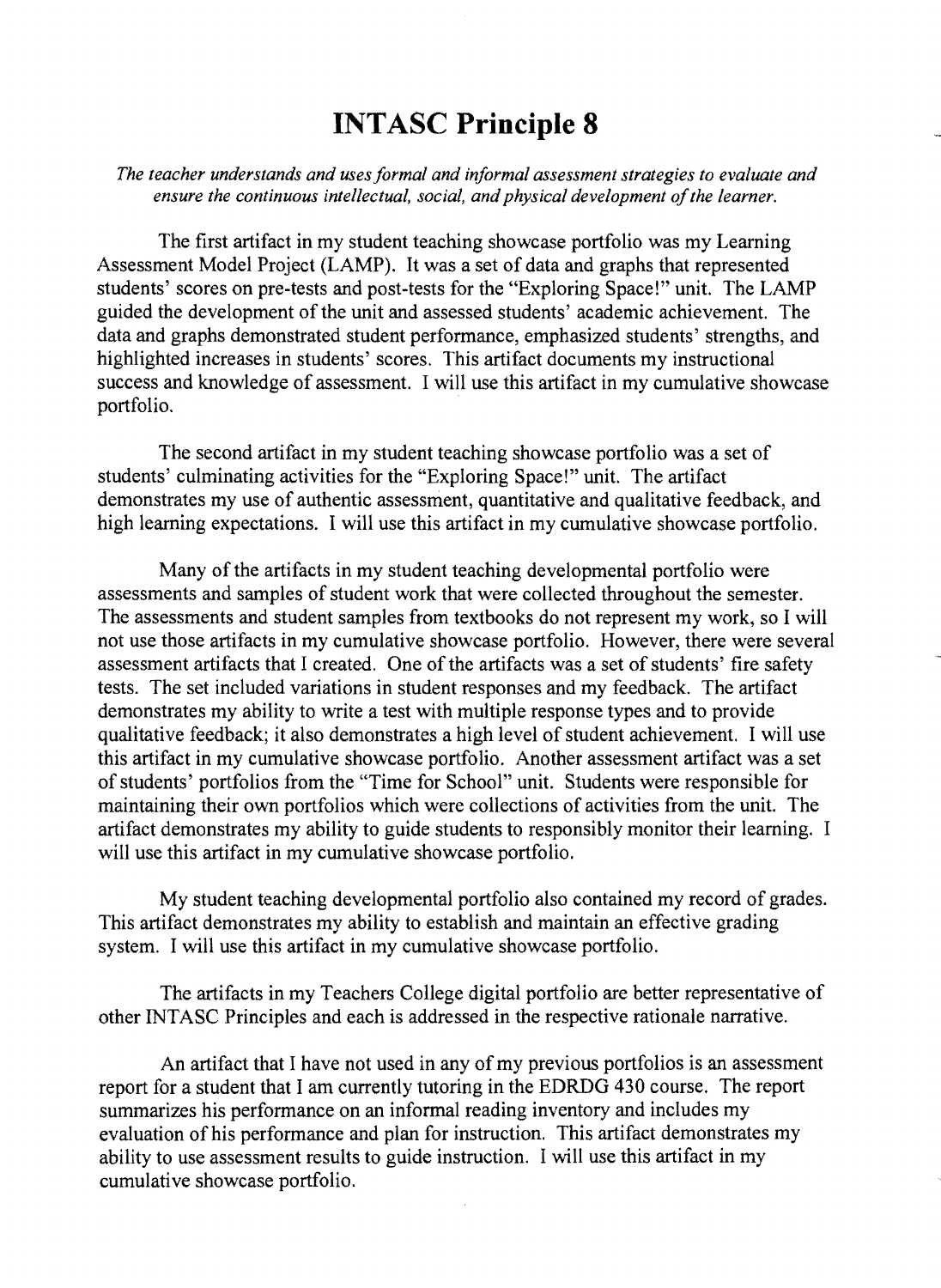*The teacher is a reflective practitioner who continually evaluates the effects of hislher choices and actions on others (students, parents, and other professionals in the learning community) and who actively seeks out opportunities to grow professionally.* 

The first artifact in my student teaching showcase portfolio was documentation of an in-service meeting I attended about the speech and language services offered to students at the school. The artifact included a certificate, a handout from the meeting, and an excerpt from a reflective journal. The journal excerpt was about what I learned and how I applied it. This artifact shows how I grew professionally from reflection on a professional development experience. I will use this artifact in my cumulative showcase portfolio.

The second artifact in my student teaching showcase portfolio was a reflection on the "Exploring Space!" unit. Answering the questions was a student teaching requirement, but the responses demonstrate my reflection and growth throughout the unit. This artifact demonstrates my analysis of all aspects of teaching and knowledge of how my actions impact the learning environment. I will use this artifact in my cumulative showcase portfolio.

My student teaching showcase portfolio included my weekly goals, but they were included with student teaching documentation and not INT ASC Principle artifacts. However, they should be included as an artifact for this principle because they demonstrate my reflection and professional growth. I will use this artifact in my cumulative showcase portfolio.

In my student teaching developmental portfolio, I had several Reader's Theatre scripts from the semester. These demonstrate my application of professional development, but a similar artifact was included earlier in the cumulative showcase portfolio for this purpose. I will not use these artifacts in my cumulative showcase portfolio.

My student teaching developmental portfolio also included video analyses and observations that were student teaching requirements. However, they document my completion of student teaching requirements but do not demonstrate my professional growth throughout the semester. I will not use these artifacts in my cumulative showcase portfolio.

The artifacts in my Teachers College digital portfolio are better representative of other INTASC Principles and each is addressed in the respective rationale narrative.

When searching documents from past semesters, I discovered a textbook evaluation that was written for the MATHS 391 course. It demonstrates my ability to critically analyze my current teaching practices in comparison with best practices and my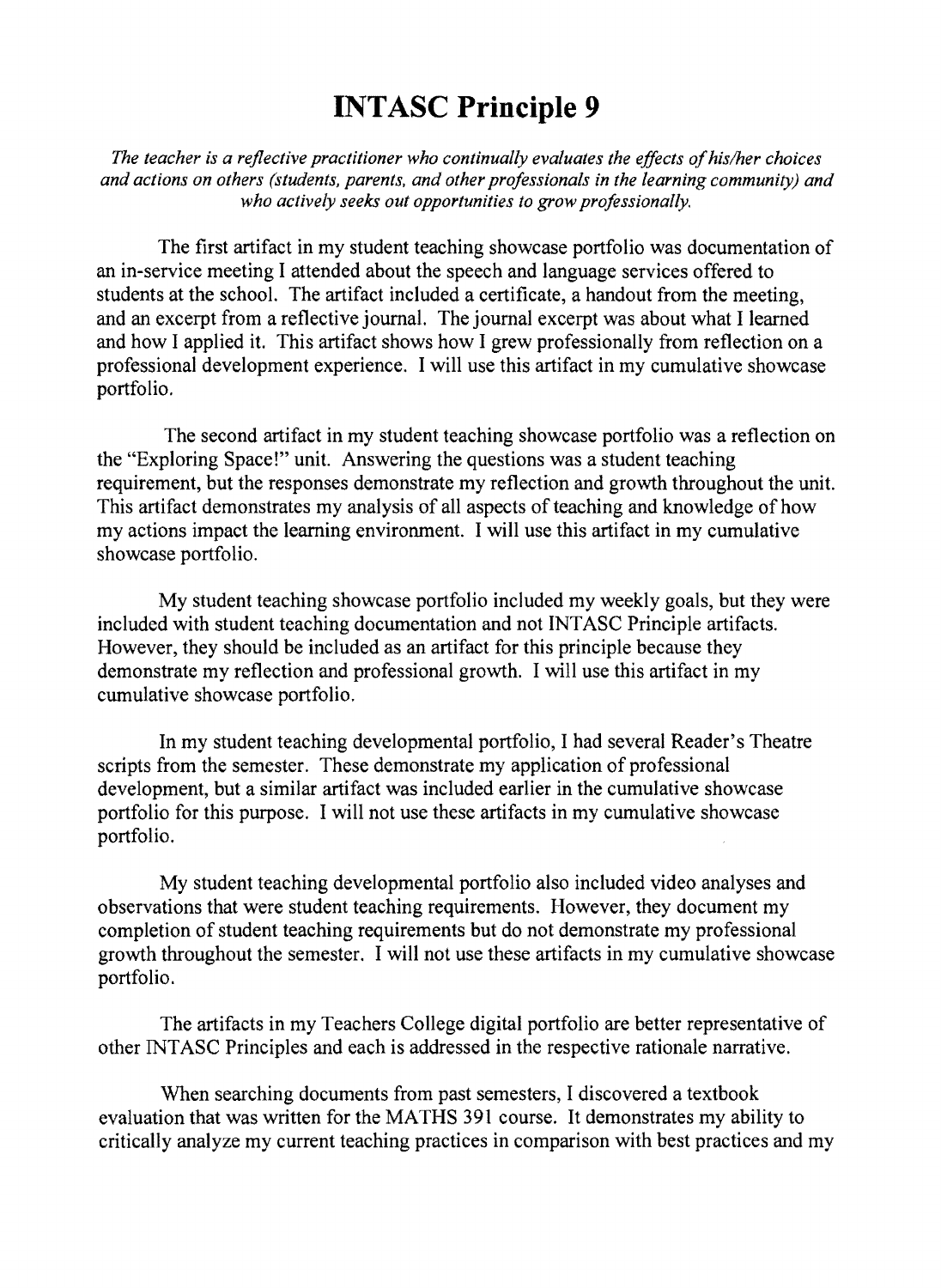potential to contribute to a textbook adoption committee. I will use this artifact in my cumulative showcase portfolio.

Another artifact was created this semester for the EDEL 450 course. It is a presentation about the Reading First program. This artifact demonstrates my knowledge of No Child Left Behind initiatives and ability to research and present professional development topics to peers. I will use this artifact in my cumulative showcase portfolio.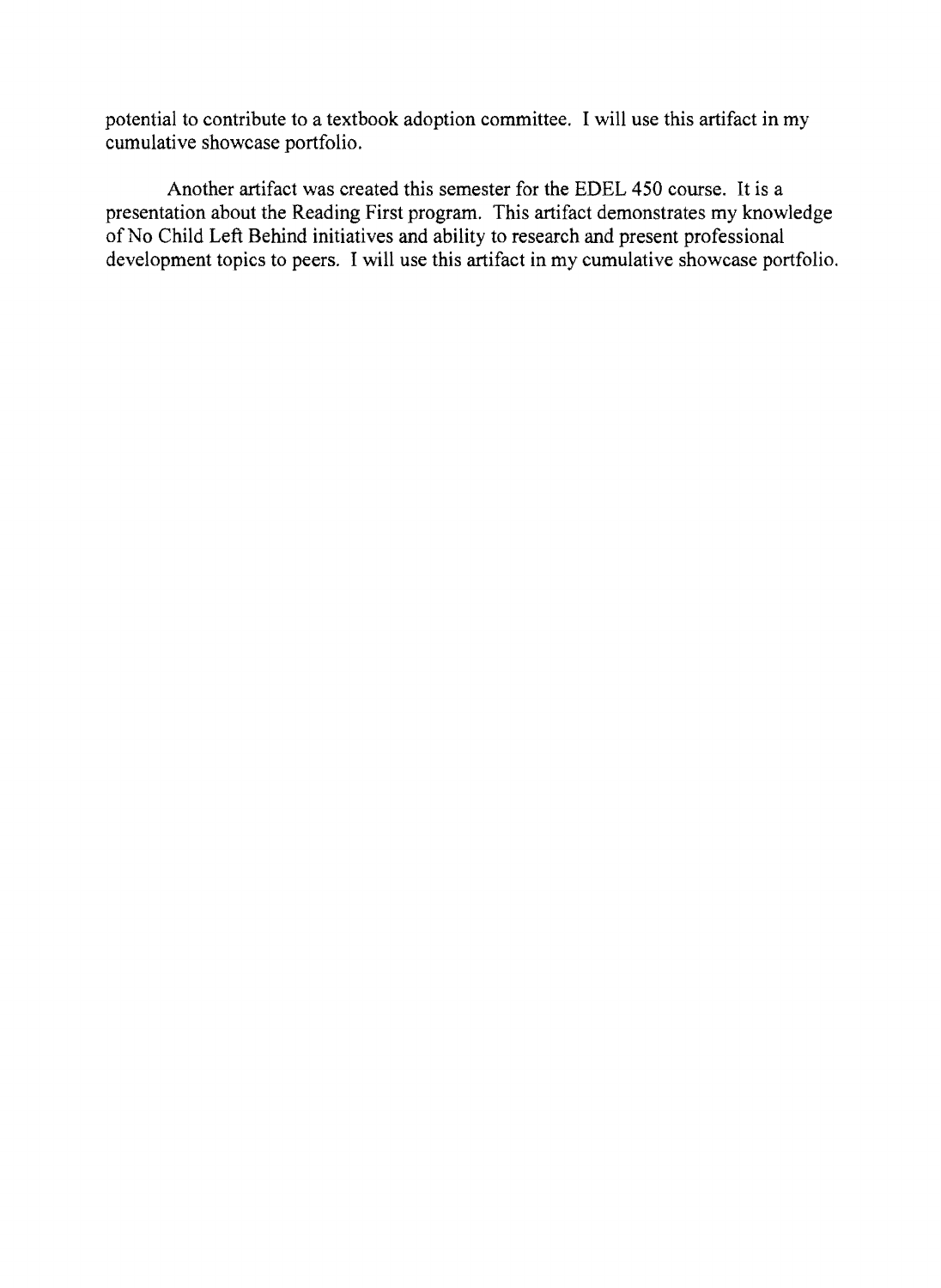*The teacher fosters relationships with school colleagues, parents, and agencies in the larger community to support students' learning and well-being.* 

The first artifact in my student teaching showcase portfolio was my collection of records from parent teacher conferences. The collection included my preparation for the conferences and documentation of conversations during the conferences. This artifact demonstrates my ability to successfully participate in a school event that is usually daunting for first year teachers. I will use this artifact in my cumulative showcase portfolio.

The second artifact in my student teaching showcase portfolio was evidence of my use of community resources for instruction throughout the semester. I collaborated with a local fire station for a fire safety unit and a high school planetarium for a space unit. I also utilized local public transportation for a field trip. This artifact documents student participation in community learning activities, my communication with professionals in the community, resources provided by community organizations, and the school's field trip approval process. This artifact demonstrates that I developed relationships with community organizations, organized student learning activities, gathered learning resources for students, and sought community resources to support student learning. I will use this artifact in my cumulative showcase portfolio.

The first artifact in my student teaching developmental portfolio was a set of substitute teacher plans for the day I attended a literacy conference in Indianapolis. These plans demonstrate my professional communication with colleagues, but they are a combination of classroom procedures and formal lesson planning which have been documented in the cumulative showcase portfolio in other ways. I will not use this artifact in my cumulative showcase portfolio.

Another artifact in my student teaching developmental portfolio was a family learning activity I developed for the fire safety unit. It included a letter to families that explained the unit and activity, a form to complete family emergency escape plans, a checklist of fire safety precautions for homes, and a bookmark that listed children's book suggestions that correlated with the unit. This artifact demonstrates my utilization of an aspect of family communication that is typically neglected, family learning projects. I will use this artifact in my cumulative showcase portfolio.

A third artifact in my student teaching developmental portfolio was a letter I sent to families at the beginning of the semester. Making early initial contacts with families is important to establishing open and respectful communication for the entire year, and this letter demonstrates my ability to initiate positive communication with families to establish positive expectations as early as possible. I will use this artifact in my cumulative showcase portfolio.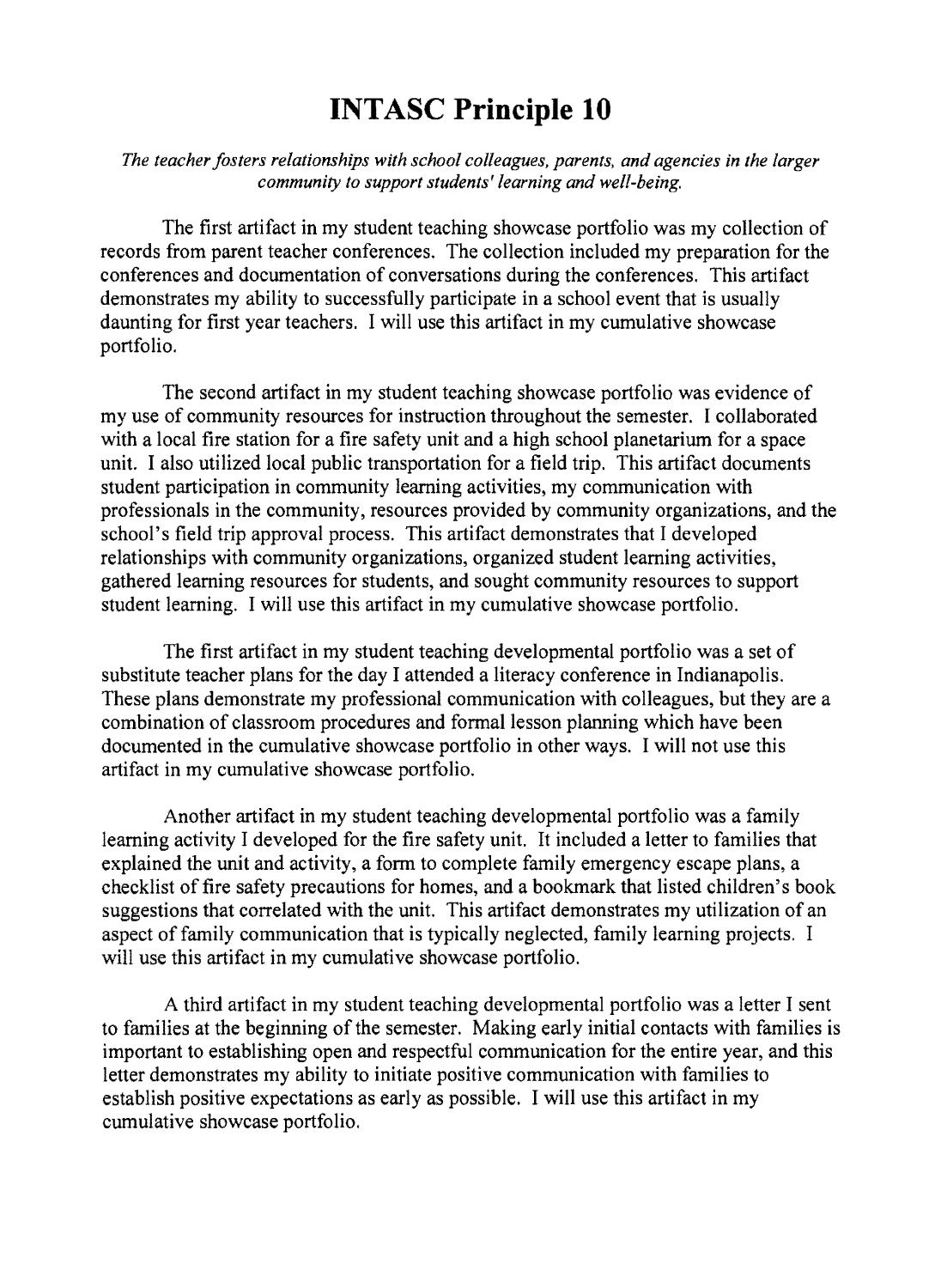An artifact in my Teachers College digital portfolio was a sample classroom webpage. The webpage and its links were similar to what I would include on a classroom webpage if my school used the internet for parent communication. This artifact exhibits my technology competence, creativity, and ability to integrate many aspects of classroom and family interaction. I will use this artifact in my cumulative showcase portfolio. However, due to the fact that my cumulative showcase portfolio is not supported by the internet, I will transfer the files for this artifact to a cd to be included in the cumulative showcase portfolio.

The remainder of the artifacts in my Teachers College digital portfolio are better representative of other INT ASC Principles and each is addressed in the respective rationale narrative.